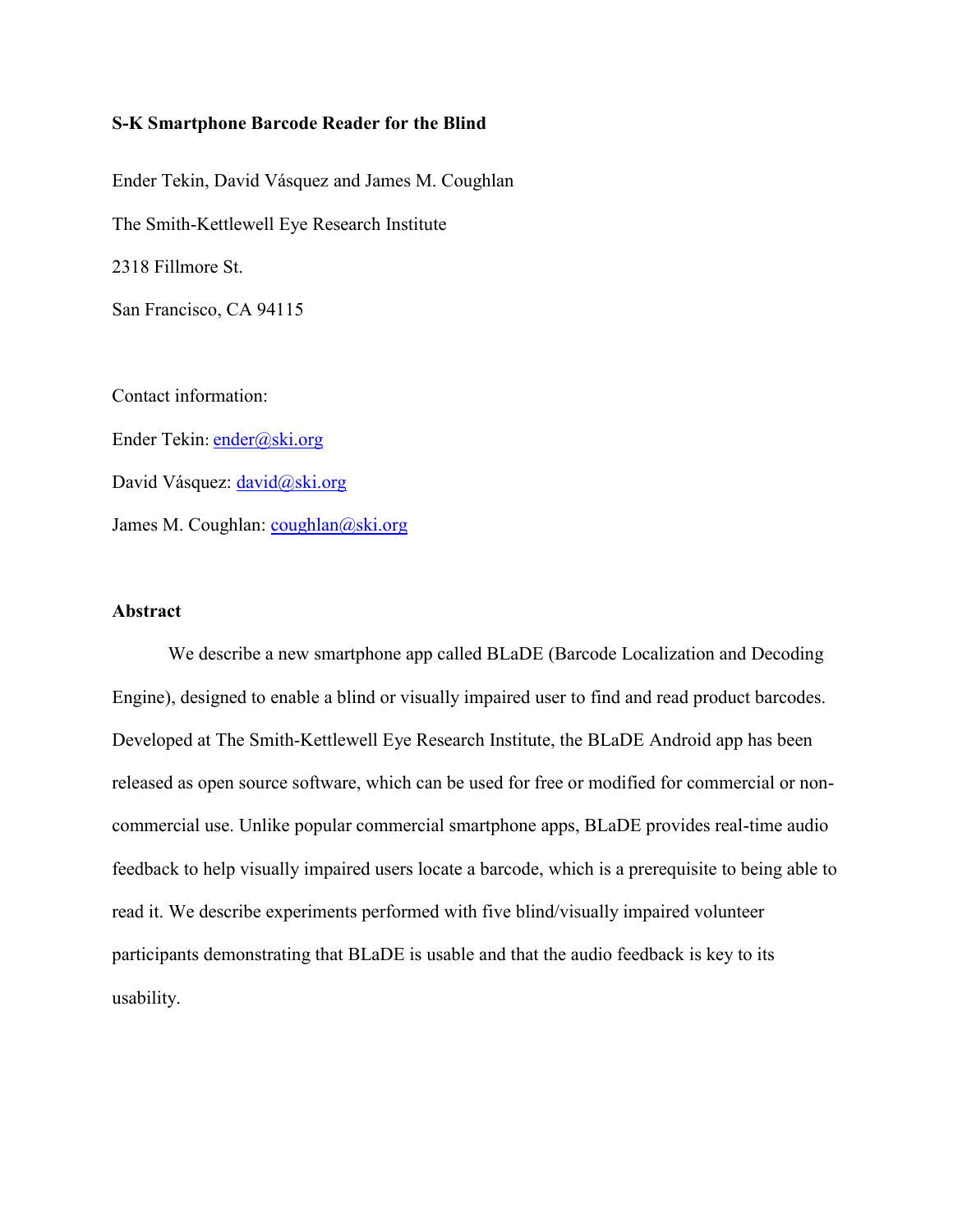## **Keywords**

Visual impairment, blindness, assistive technology, product identification

## **Introduction**

The ability to identify products such as groceries and other products is very useful for blind and visually impaired persons, for whom such identification information may be inaccessible. There is thus considerable interest among these persons in barcode readers, which read the product barcodes that uniquely identify almost all commercial products.

The smartphone is a potentially convenient tool for reading product barcodes, since many people carry smartphones and would prefer not to carry a dedicated barcode reader (even if dedicated readers may be more effective than smartphone readers). A variety of smartphone apps are available for reading barcodes, such as RedLaser and the ZXing project (for iPhone and Android, respectively), and a large amount of research has been published on this topic (Wang et al.; Wachenfeld et al.). However, almost all of these systems are intended for users with normal vision and require them to center the barcode in the image.

Aside from past work by the authors ("An Algorithm Enabling Blind Users"; "A Mobile Phone Application"), the only published work we are aware of that is closely related to BLaDE is that of Kulyukin and collaborators, who have also developed a smartphone video-based barcode reader for visually impaired users (Kutiyanawala et al.; Kulyukin et al.). However, this reader requires the user to align the camera frame to the barcode so that the barcode lines appear horizontal or vertical in the camera frame. By contrast, BLaDE lifts this restriction (see next section), thereby placing fewer constraints on the user and simplifying the challenge of finding and reading barcodes.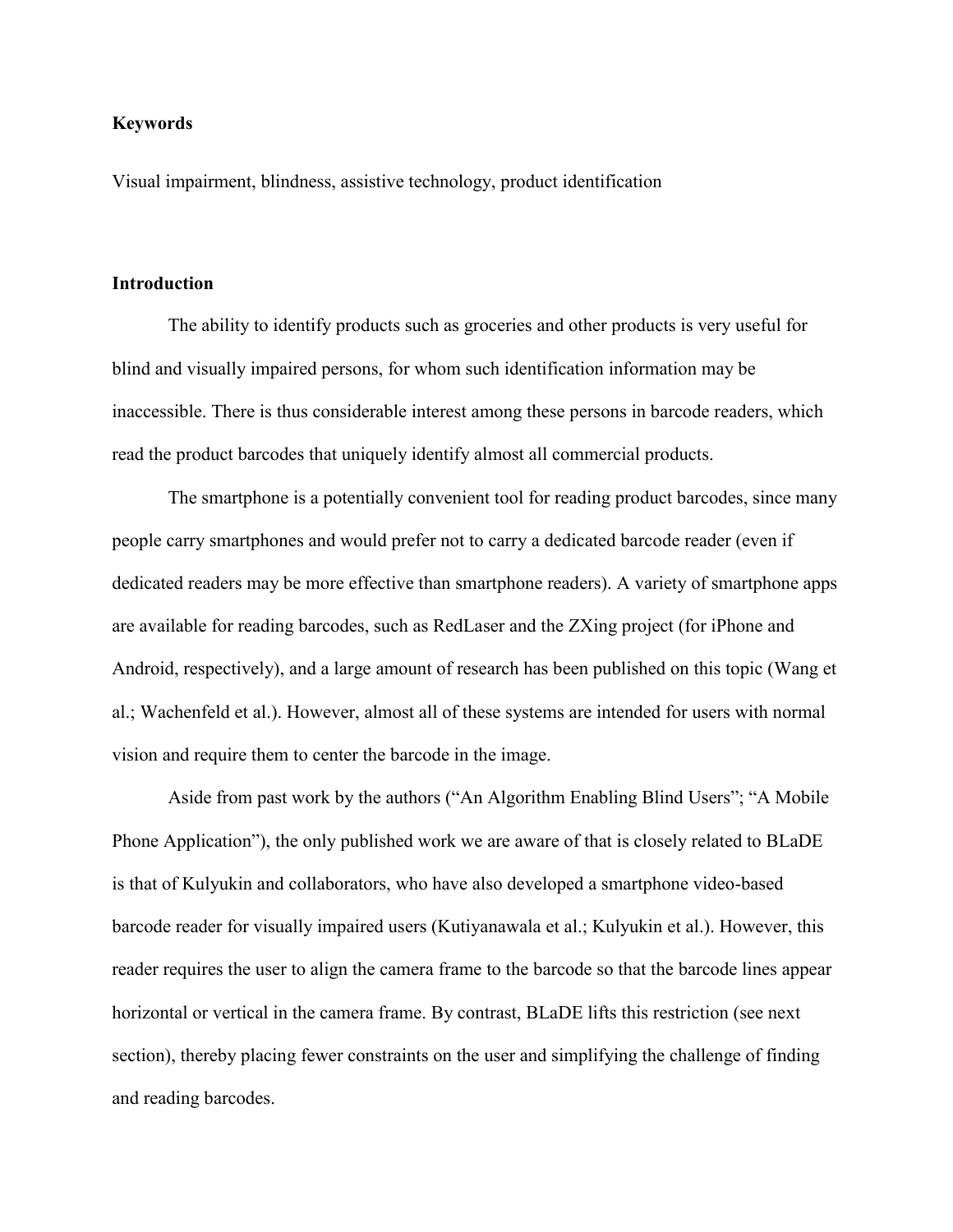At the time that this manuscript was originally submitted, the one commercially available smartphone barcode reader expressly designed for visually impaired users, Digit-Eyes [\(http://www.digit-eyes.com/\)](http://www.digit-eyes.com/),) did not provide explicit feedback to alert the user to the presence of a barcode before it could be read; however, after time of submission, such feedback was added to a later version of Digit-Eyes, in response to requests from Digit-Eyes customers (Digital Miracles). The Codecheck iPhone app [\(http://www.codecheck.info/\)](http://www.codecheck.info/) for Swiss users, which also provides such feedback, is based on an early version of BLaDE ("Codecheck").

#### **BLaDE Description**

The BLaDE system (see Fig. 1) provides real-time feedback to first help the user find the barcode on a product using a smartphone camera or webcam and then help orient the camera to read the barcode. Earlier versions of the computer vision algorithms and user interface were described in ("An Algorithm Enabling Blind Users"; "A Mobile Phone Application"), and details of the latest version are described in our technical report ("BLaDE"). BLaDE has been implemented both as an Android smartphone app and for use on a Linux desktop computer with a webcam. It has been released as open source code, available at http://sourceforge.net/p/skblade, so that anyone can use the software or modify it free of charge.

BLaDE takes several video frames per second and analyzes each frame to detect the presence of a barcode in it. The detection algorithm functions even when only part of the barcode is visible in the image, or when the barcode is too far away from the camera to be read. Moreover, the barcode can appear at any orientation in the image and need not appear with its bars aligned horizontally or vertically. Whenever a barcode has been detected in an image, an audio tone is issued to alert the user.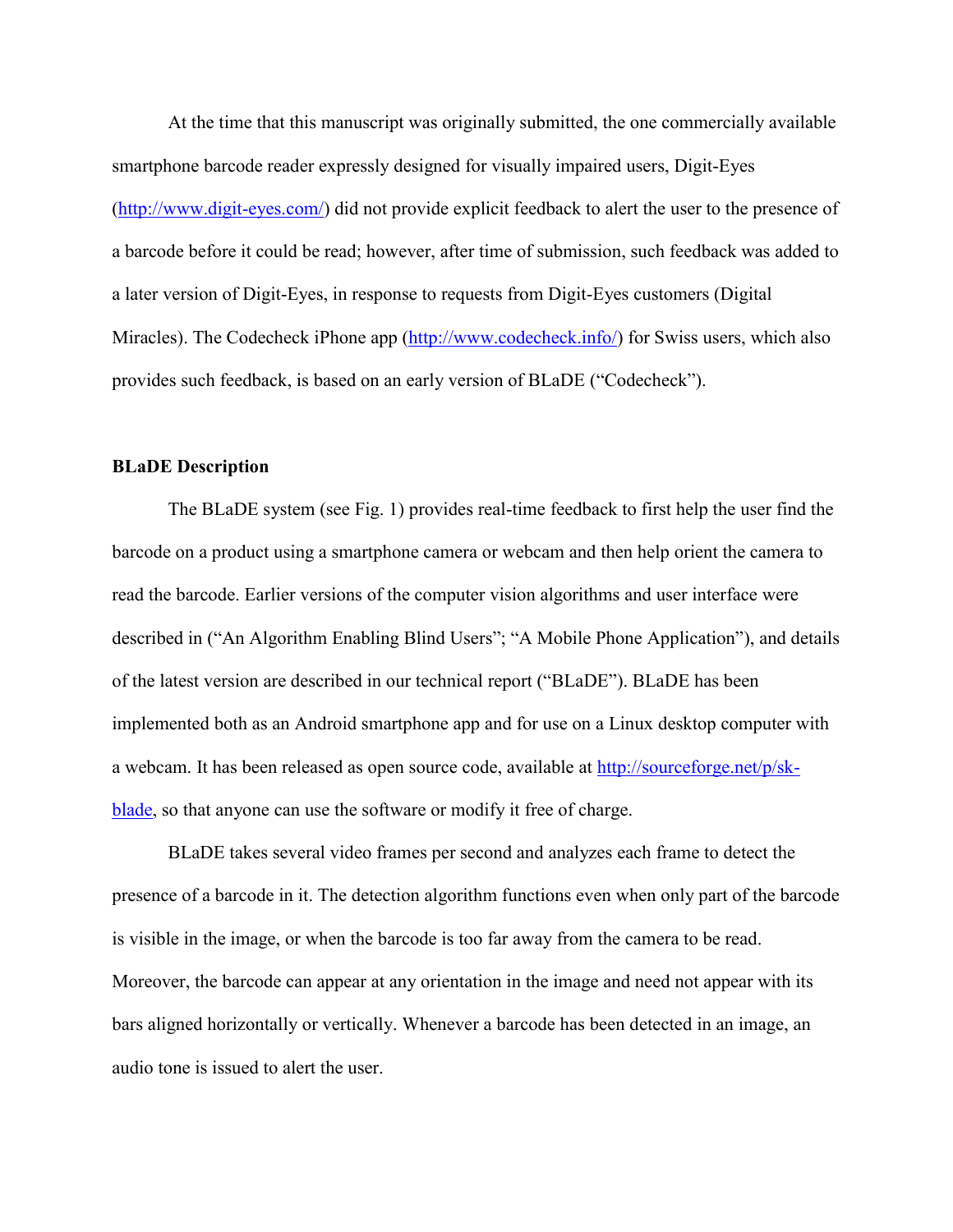

Figure 1. Image shows user running BLaDE smartphone app, which is running on a smartphone that is pointed towards a product barcode.

The audio tone is modulated to help the user center the barcode in the image and bring the camera close enough to the barcode to capture detailed images of it. Specifically, the tone volume reflects the size of the barcode in the image, with higher volume indicating a more appropriate size (not too small or too big) and hence more appropriate viewing distance; the degree of tone continuity (from stuttered to continuous) indicates how well centered the barcode is in the image, with a more continuous tone corresponding to better centering. A visually impaired user first moves the camera slowly so as to find the barcode; further feedback helps the user to move the camera until the barcode is sufficiently well resolved and decoded. If BLaDE reads a barcode and is sufficiently confident of its reading, the system reads aloud the barcode number (or information about the barcode such as the name of the product).

## **Experiments with Visually Impaired Users**

The development of BLaDE has been driven by ongoing feedback from blind and visually impaired users. Preliminary experiments with two blind volunteer participants led to the current version of BLaDE as well as a training procedure for new users. We conducted a controlled experiment with five additional blind/visually impaired participants (all of whom have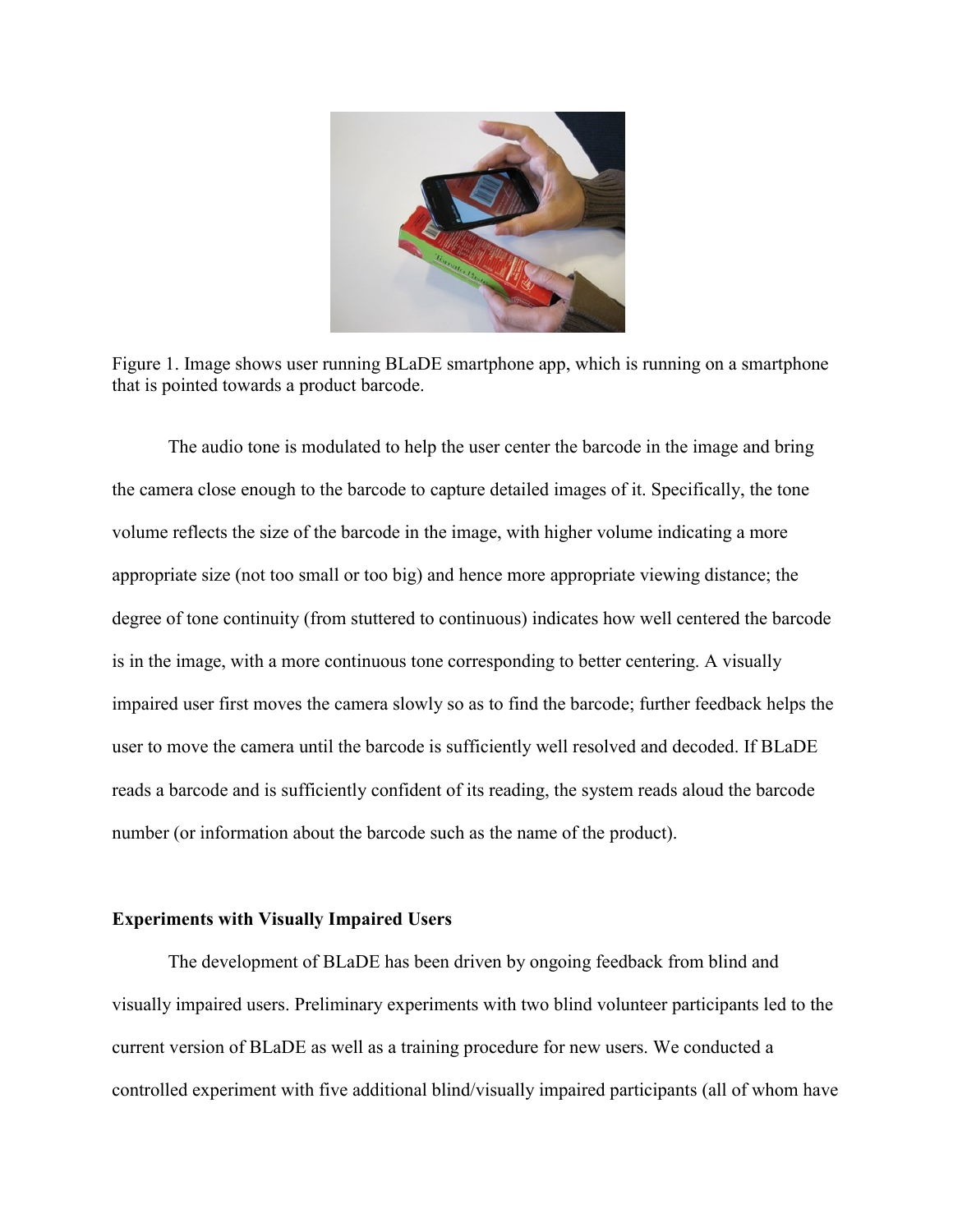either no light perception or insufficient vision to find a barcode on a package) using the current BLaDE version.

Before the actual experiment, the training session acquainted each participant with the purpose and operation of BLaDE and focused on several topics: (1) Holding the smartphone camera properly. This entails maintaining an appropriate distance from and orientation to a product of interest (specifically, with the smartphone screen held roughly parallel to the surface of the product, at a distance of approximately 4-6 inches) and taking care to not cover the camera lens with fingers. An important concept that was explained to those participants who were not already familiar with it was the camera's field of view, which encompasses a certain range of viewing angles, and which explains why an entire barcode may be fully contained within the field of view at one viewing distance but not at a closer distance. (2) How to use BLaDE to search for a barcode, emphasizing likely/unlikely locations of barcodes on packages and the need for slow, steady movement. Several barcode placement rules were explained, such as the fact that on a flat, rectangular surface, the barcode is rarely in the center and is usually closer to an edge; on a can, the barcode is usually on the sleeve, rarely on top or bottom lid. Participants were told that the search for a product barcode usually requires exploring the entire surface area of the package using two kinds of movements: translation (hovering above the product, maintaining a roughly constant height above the surface) and approaching or receding from the surface. (3) How to adjust camera movement based on BLaDE feedback. Participants were advised to first translate the camera to seek a tone that is as continuous as possible (indicating that the barcode is centered), and then to vary the distance to maximize the volume (indicating that the appropriate distance has been reached); if the tone became stuttered, they were advised to translate again to seek a continuous tone, and continue as before.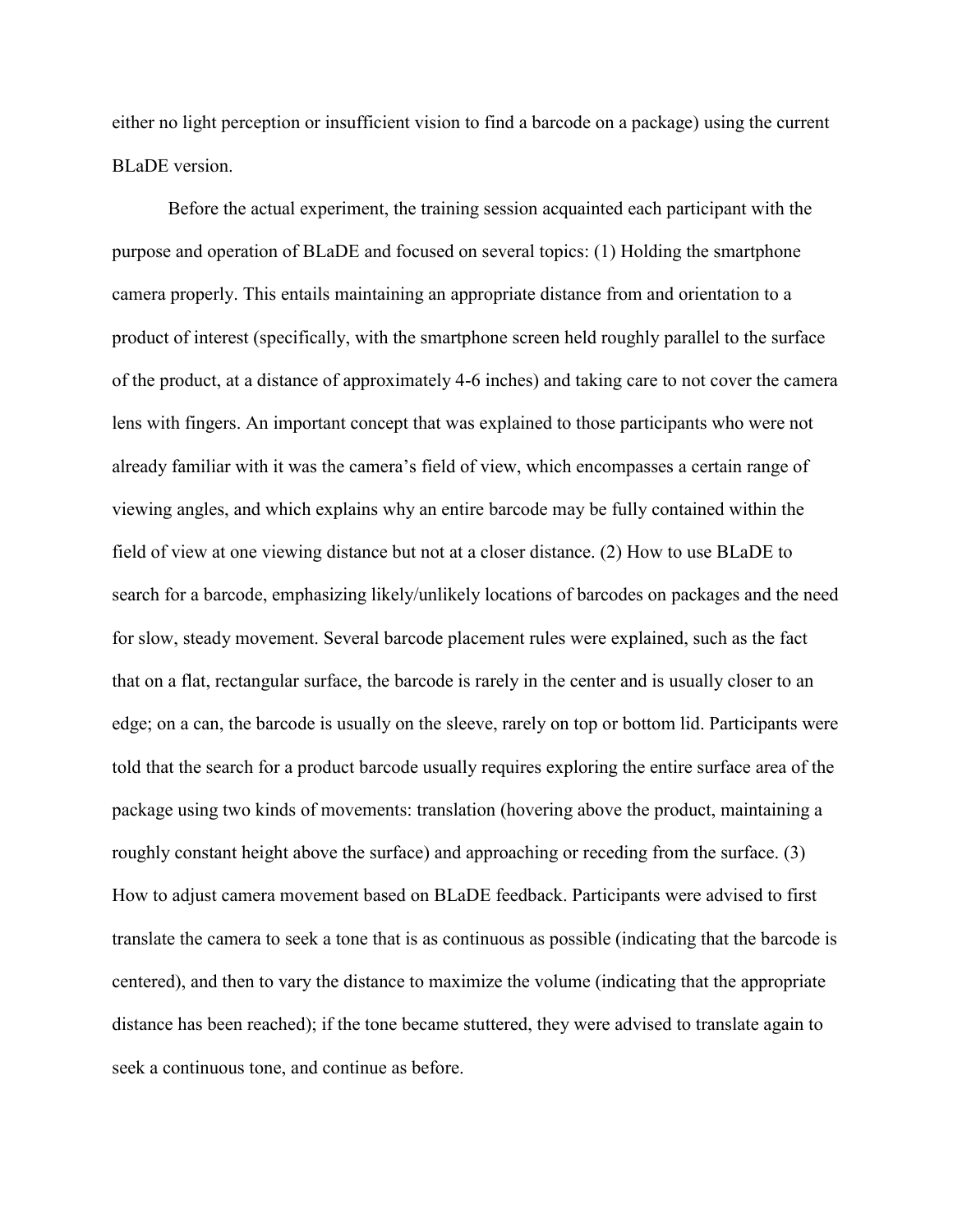Each participant continued with a practice session, in which he/she searched for and read barcodes on products that were not used in the subsequent experiment. The experimenter turned off the audio feedback in some practice trials in preparation for the experiment, which compared trials with feedback on and feedback off.

In the experiment each participant had to find and read barcodes on 18 products, consisting of 4 barcodes, each printed on a sheet of paper, and 14 grocery products including boxes, cans, bottles and tubes. In advance of the experiment, 10 of the products were chosen at random to be read with feedback and 8 without; the sequence of products was also fixed at random, as was the starting orientation of each product (e.g., for a box, which face was up and at what orientation).

Each participant was given up to 5 minutes to search for and read the barcode on each of the 18 products, for a total of  $90 = 5 \times 18$  trials; if the barcode was not located within that time then the trial for that product was terminated. Of the 50 trials conducted with feedback on, the barcodes were located and read successfully in 41 trials (82% success rate, with a median time of 41 sec. among successes); of the 40 trials conducted with feedback off, the barcodes were located and read successfully in 26 trials (65% success rate, with a median time of 68 sec. among successes). The data are summarized in Table 1. In all trials, whenever a barcode was read aloud to the user, the barcode was correctly decoded.

A 2x2 contingency table analysis to compare success rates with and without feedback yields a p-value of  $p=0.056$ . While just below the level of statistical significance (which is likely due to the low number of subjects), this result suggests a trend that feedback improves users' chances of finding and reading barcodes. This is consistent with feedback from the users themselves, who reported that the feedback was helpful. In our opinion, BLaDE's ability to help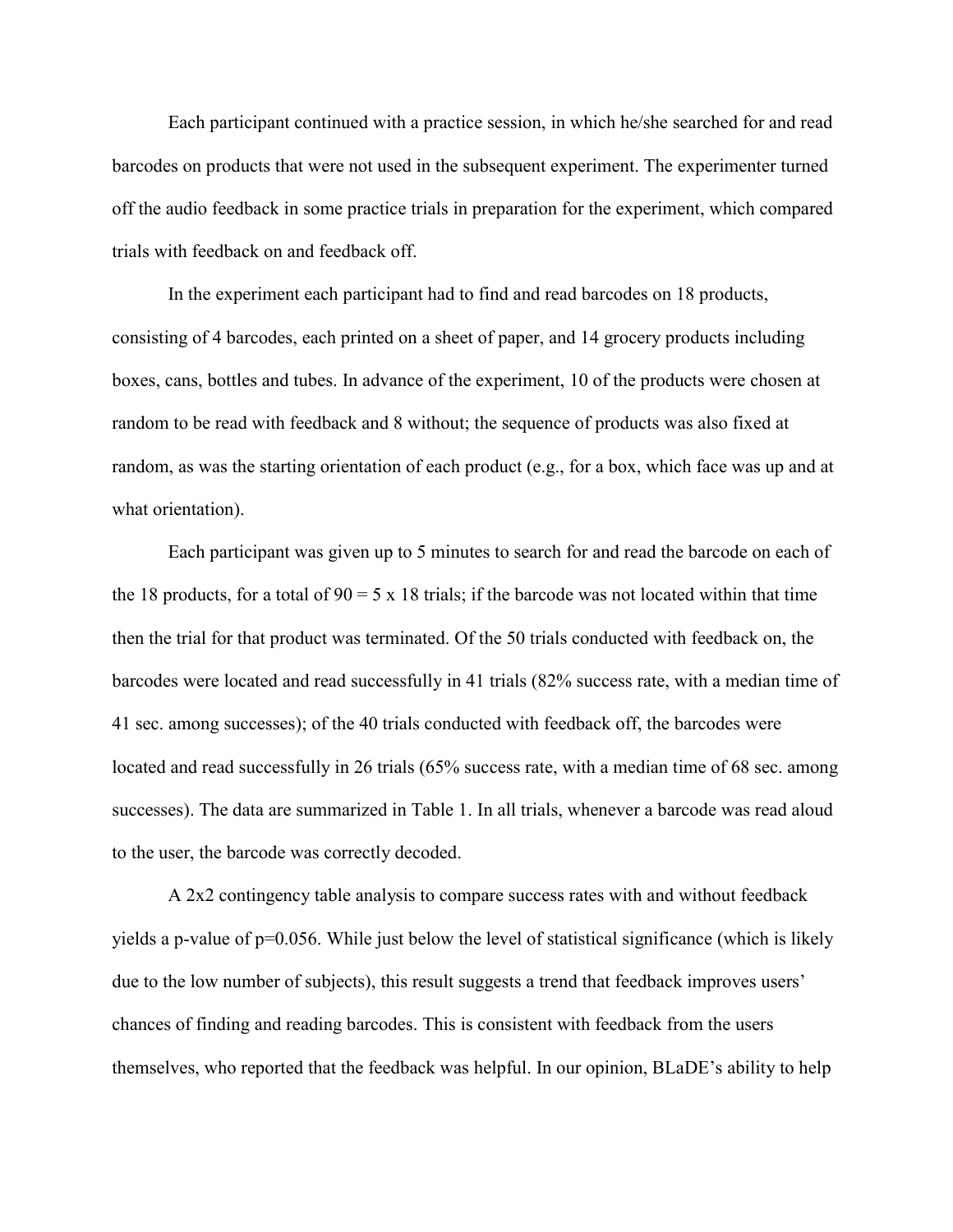users locate barcodes is a crucial function of the system that greatly mitigates the challenge of searching for and reading barcodes.

|              | Number successes | Number failures |
|--------------|------------------|-----------------|
| Feedback on  | 4.               |                 |
| Feedback off | 26               | ۱4              |

Table 1. 2x2 contingency table comparing the number of successes and failures (among 90 total trials, aggregated over all volunteer participants) for two different conditions, feedback on and feedback off.

# **Discussion**

Our experience with BLaDE underscores the difficulty that blind users face in using a barcode reader, which requires them to search for barcodes on products in order to read them. This search can take longer on a smartphone-based system due to the much slower rate of processing, smaller detection range and narrower field of view compared with a dedicated system, implying a tradeoff between ease of detection and the burden of having to own and carry a separate device. Empirically we found that the search process tends to be shorter for smaller products (which present less surface area to be searched) and for rectangular packages (curved surfaces are awkward to search, forcing the user to rotate the package relative to the camera). Audio feedback is important for speeding up the search process, and the key to improving BLaDE or other smartphone-based barcode readers in the future lies in improving this feedback. Two main improvements to the audio feedback can be considered. First, the maximum distance at which a barcode can be detected could be extended, which would allow the user to search a larger region of a package at one time. If the maximum allowable distance was long enough, then an entire side of a rectangular package could be searched in a single video frame. This will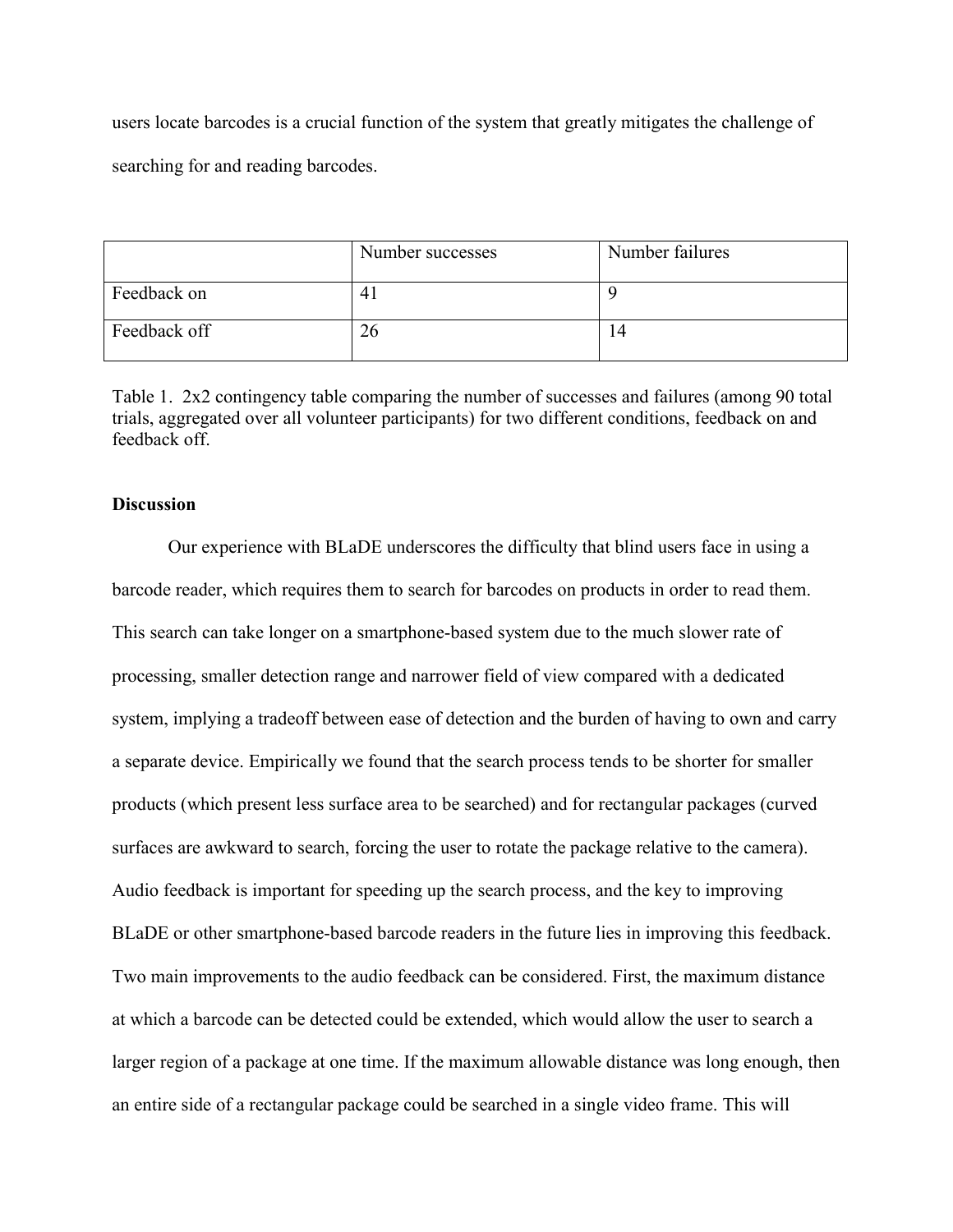require using higher resolution video frames when searching for barcodes without sacrificing the processing speed (currently several frames per second). This can be achieved by improving the search algorithm to take advantage of the continually increasing processing power of modern smartphones. Second, it may be worthwhile to experiment with different types of audio feedback. For example, while the current BLaDE feedback indicates how centered a barcode is in the image, explicit audio feedback could be added to indicate what direction (left, right, up or down) the user needs to translate the smartphone to center it. While some users may find this additional information useful, it does complicate the user interface (and may introduce additional lag if the information is conveyed with verbal feedback), which could be unappealing to other users.

#### **Conclusion**

Experiments with blind/visually impaired volunteer participants demonstrate the feasibility of BLaDE, and suggest that its usability is significantly enhanced by real-time feedback to help the user find barcodes before they are read.

We are exploring commercialization options of BLaDE, including collaboration with an organization interested in releasing a consumer-oriented smartphone app that includes detailed information associated with a barcode (e.g., preparation instructions for packaged items). Since BlaDE has been released as an open source project, developers can add additional functionality to suit their needs. This way, we aim to facilitate the development of high-quality barcode scanners that can be used by blind and visually impaired persons.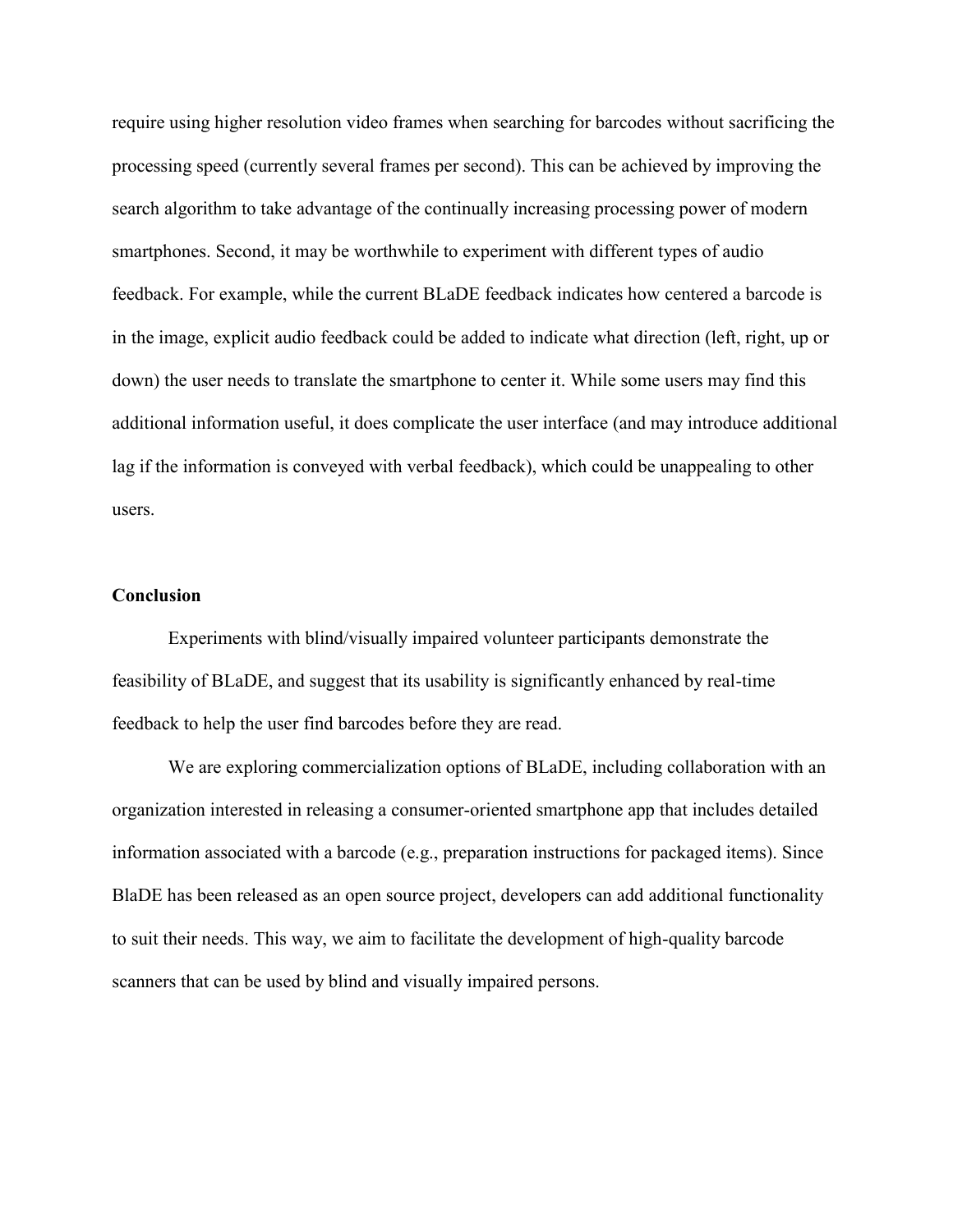# **Acknowledgments**

The authors acknowledge support by the National Institutes of Health from grant numbers 1 R01 EY018890-01 and 1 R21 EY021643-01and by the Department of Education, NIDRR grant number H133E110004.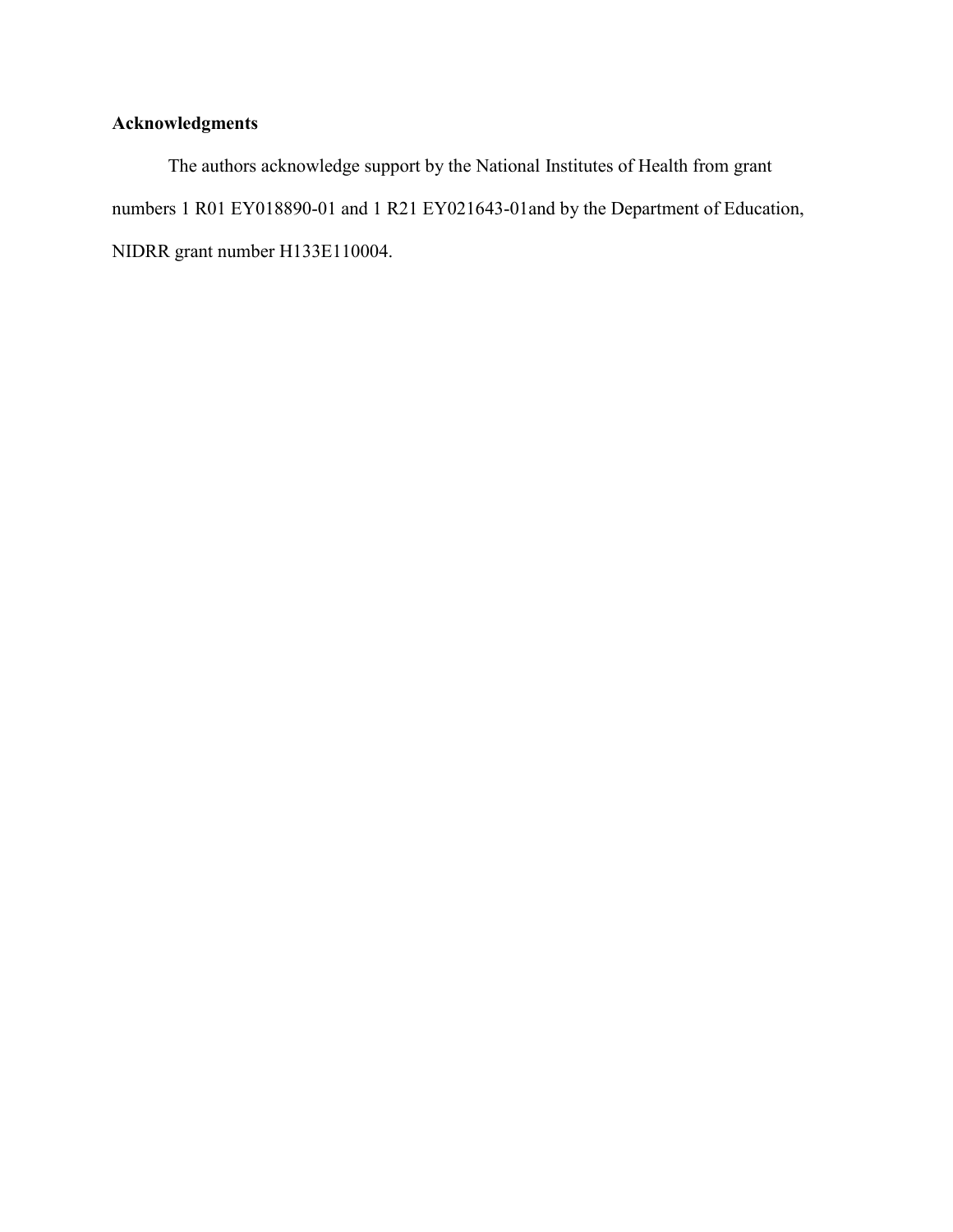## **Works Cited**

"Codechek: iPhone App Helps Blind People to Recognize Products." *EuroSecurity*. N.p. 09 Feb. 2012. Web. 20 May 2013. [<http://www.eurosecglobal.de/](http://www.eurosecglobal.de/codechek-iphone-app-helps-blind-people-to-recognize-products.html) [codechek-iphone-app-helps-blind-people-to-recognize-products.html>](http://www.eurosecglobal.de/codechek-iphone-app-helps-blind-people-to-recognize-products.html)

Digital Miracles press release. "Digit-Eyes Announces Enhanced Image Detection, More Recording Features, Support of VCard QR Codes." *Pr.com*. 19 March 2013. Web. 20 May 2013. [<http://www.pr.com/press-release/479519>](http://www.pr.com/press-release/479519)

- Kulyukin, Vladimir, Aliasgar Kutiyanawala, and Tanwir Zaman. "Eyes-Free Barcode Detection on Smartphones with Niblack's Binarization and Support Vector Machines." *16th International Conference on Image Processing, Computer Vision, and Pattern Recognition*. Ed. H.R. Arabnia. 16-19 July 2012. Las Vegas: World Academy of Science, 2012. 284-90. Print.
- Kutiyanawala, Aliasgar, Vladimir Kulyukin, and John Nicholson. "Toward Real Time Eyes-Free Barcode Scanning on Smartphones in Video Mode." *2011 Rehabilitation Engineering and Assistive Technology Society of North America Conference (Resna 2011)*. Ed. N. Bailey. Toronto: N.p. n. pag. Web.
- Tekin, Ender and James Coughlan. "An Algorithm Enabling Blind Users to Find and Read Barcodes." *2009 IEEE Workshop on Applications of Computer Vision (WACV 2009).* 7-8 Dec. 2009. Ed. B. Morse. Snowbird: N.p. n.pag. Web.
- Tekin, Ender and James Coughlan. "A Mobile Phone Application Enabling Visually Impaired Users to Find and Read Product Barcodes." *12th International Conference on Computers Helping People with Special Needs (ICCHP '10)*. Eds. K. Miesenberger, J. Klaus, W. Zagler, and A. Karshmer. Vienna: Springer. 14-16 July 2010. 290-95. Print.